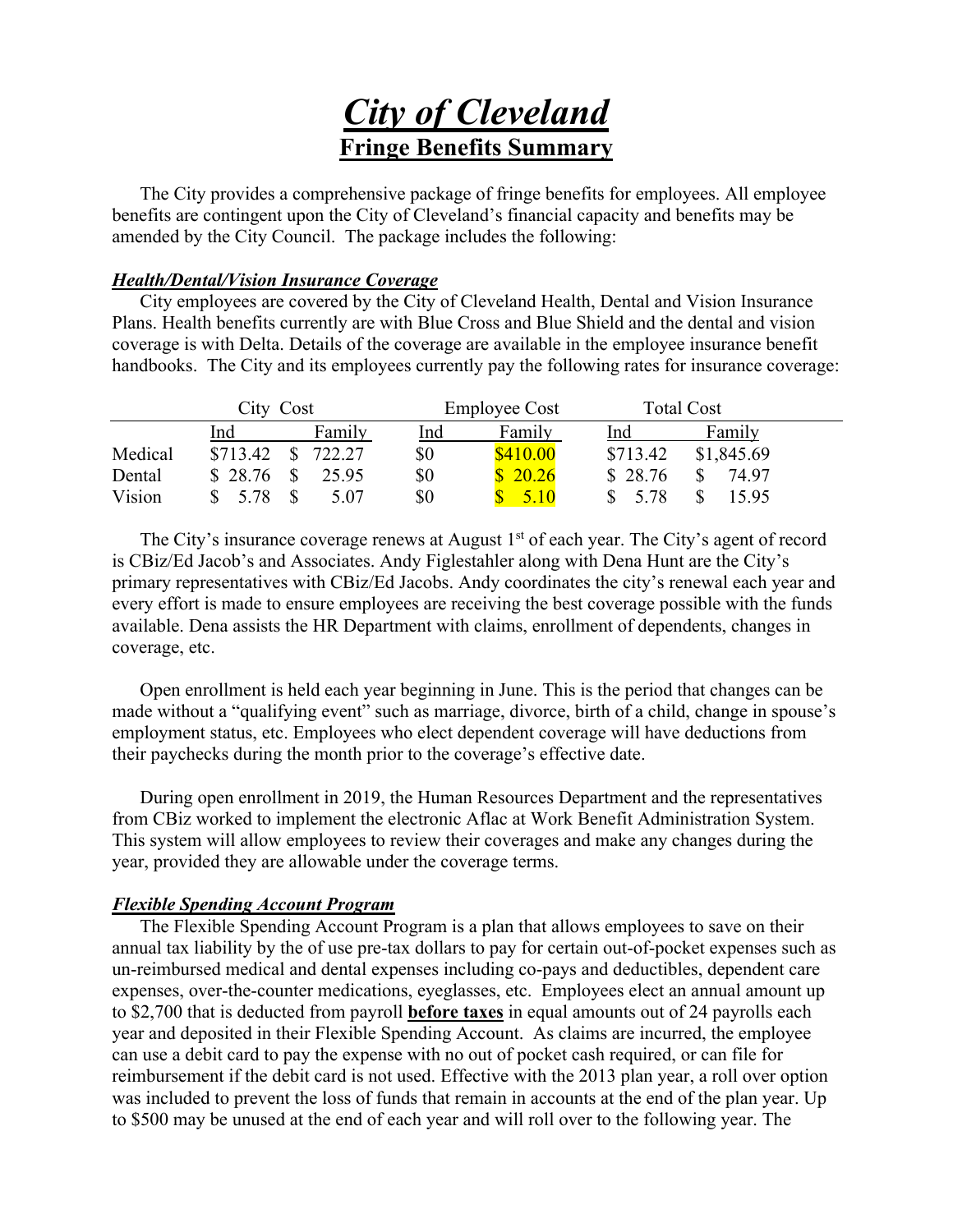Flexible Spending Account year begins August  $1<sup>st</sup>$  and ends July  $31<sup>st</sup>$ . Contributions from payroll to employee's Spending Accounts begin with the first payroll in August. Both the City and the employee save on federal taxes. The City pays for all expenses related to administration of the plan.

## *Life Insurance Coverage*

 City employees are provided with two times their base annual salary for life insurance and accidental death and dismemberment insurance. Dependent coverage is provided in the amount of \$2,000 for a spouse and \$1,000 for dependent children. Employees must inform the HR Department in the event of a change in their beneficiary, and of the change in marital status so dependent coverage can be updated. There is no cost to employees for this coverage.

#### *Long-Term Disability*

 City employees are provided with long-term disability insurance that pays a minimum of 60% of the employee's regular earnings up to a maximum of \$5,000 per month in the event of disability. The benefit will be provided for disability from the employee's current occupation for two years, then would convert to disability from any occupation. This benefit begins after the exhaustion of sick leave or 90 days, whichever is greater. There is no cost to the employee for this coverage.

## *Paid Sick Leave*

 Employees are credited with sick leave each month at the rate of 8 hours per month for 40 hour per week employees and 24 hours per month for 28 day Fire employees. Sick leave is to be used for an employee's personal illness or injury off the job, and may also be used for the necessary care and attendance of a member of the employee's immediate family. Unlimited accumulation is allowed. Unused sick leave is not paid for at termination of employment, however, credit is given for unused sick leave for employees retiring under the City's retirement plan. Twenty days of unused sick leave will provide the employee with one additional month of service credit in the TCRS. Employees are encouraged not to abuse the paid sick leave benefit so that paid time will be available in the event of an extended absence (paid sick leave serves as short term disability provided by the City), and for the additional service credit at retirement. Sick leave is accrued on approximately the  $15<sup>th</sup>$  of each month and the leave balance is provided to employees on check stubs every two weeks.

## *Paid Vacation Leave*

 Employees earn vacation leave on a monthly accrual basis based on length of service. The list below shows the amount of vacation that is earned on a monthly and annual basis. 24 hour shift Fire personnel earn vacation time at 1.4 times the rate of a regular 40 hour per week employee. There is a maximum carryover allowed each year at January  $1<sup>st</sup>$  of 240 hours of vacation for all employees except 28 day Fire who have a maximum carryover of 720 hours. Any vacation over the allowed maximums will convert to sick time. Any unused vacation leave is paid to the employee at termination of employment.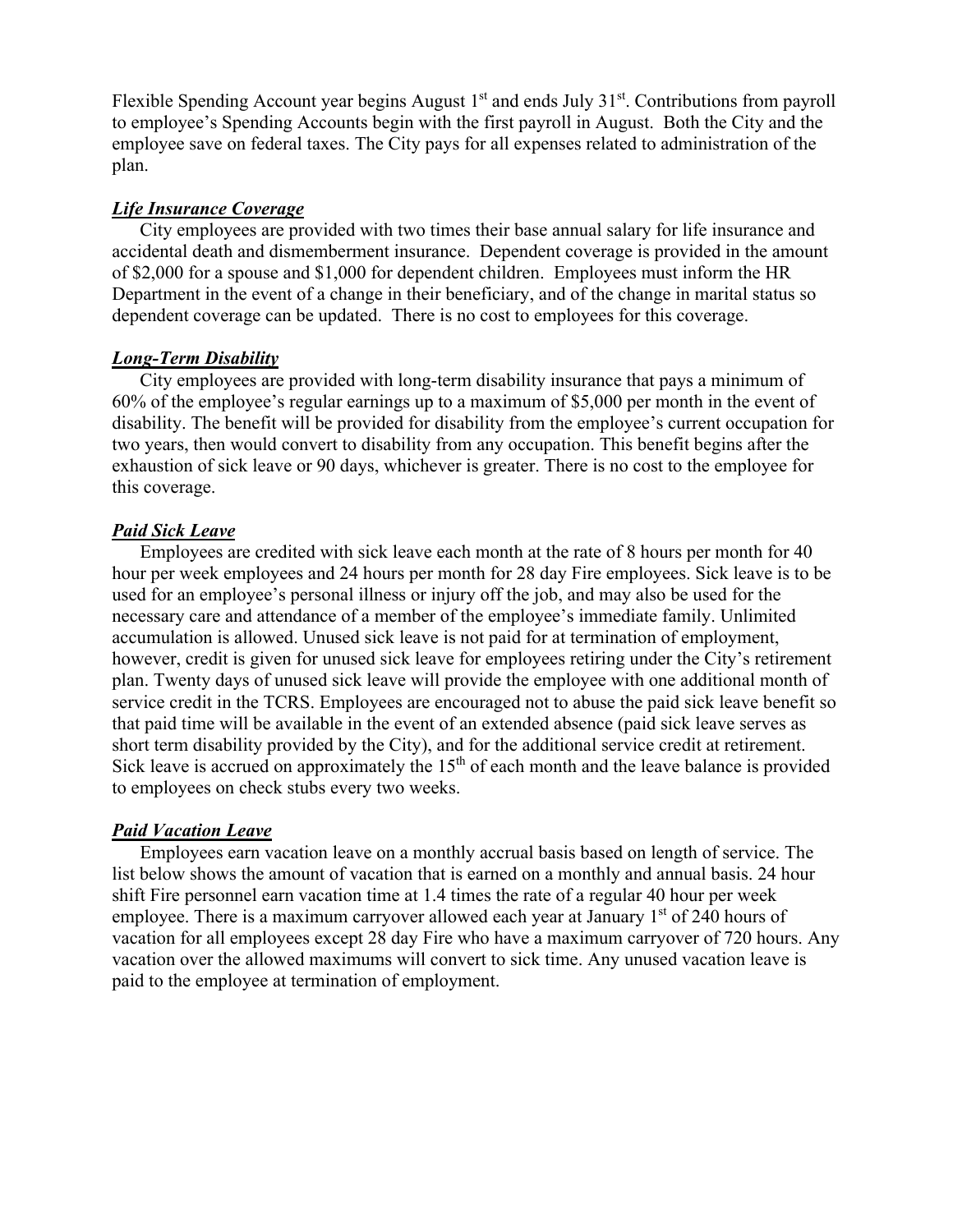| Years of Service |            | <b>Accrual Rates per Month</b> | Hours Earned per Year |             |
|------------------|------------|--------------------------------|-----------------------|-------------|
|                  | $40$ hr wk | 28 day Fire                    | $40$ hr wk            | 28 day Fire |
| $0 - 1$          | 3.33       | 4.67                           | 40                    | 56          |
| $1 - 5$          | 6.67       | 9.34                           | 80                    | 112         |
| $5 - 10$         | 10.00      | 14.00                          | 120                   | 168         |
| $10 - 15$        | 11.67      | 16.34                          | 140                   | 196         |
| $15 - 19$        | 13.33      | 18.67                          | 160                   | 224         |
| $20+$            | 16.67      | 23.34                          | 200                   | 280         |

Vacation leave is accrued on approximately the  $15<sup>th</sup>$  of each month and the leave balance is provided to employees on check stubs every two weeks.

## *Paid Holidays*

 Employees other than 28 day Fire employees are paid for 12 holidays (96 hours) annually either with time off or additional compensation. Any holiday time that remains on an employee's balance at the end of the year will convert to vacation time. Holiday time is posted to the employees leave balance at the beginning of each calendar year and the balance is reduced as holiday time is taken. The holiday leave balance is provided to employees on each pay stub. The paid holidays are:

| New Year's Day   | Labor Day              |
|------------------|------------------------|
| Veterans Day     | M.L. King Birthday     |
| President's Day  | Columbus Day           |
| Good Friday      | Thanksgiving Day       |
| Memorial Day     | Day after Thanksgiving |
| Independence Day | Christmas Eve          |
|                  | Christmas Day          |

#### *Special Leave*

 Employees are granted time off from work with or without pay at the discretion of the Department Head for various occasions. Bereavement leave is granted with pay for a maximum of three days for the death of a member of the immediate family. Jury service is granted with pay provided the jury service pay is turned in to the City. Military leave is granted with pay for a period not to exceed 20 calendar days in a 12 month period. Special leave with or without pay can be provided at the discretion of the Department Head with the City Manager's approval. Inclement weather leave is provided for all employees in the event the City Offices are closed due to severe weather conditions.

## *Retirement Plan*

 City employees are covered by the Tennessee Consolidated Retirement System, a statewide retirement program that covers state employees and numerous city and county local government agencies and school system employees. In 1982 the City initiated non-contributory status which means that the City pays the full cost of membership for employees. Employees do not pay any of the cost of membership in TCRS. The current contribution rate paid by the City is 17.18% of gross wages for general government employees. For certified police and fire employees who qualify, an additional 3.5% is paid for the Public Safety Officer Supplemental Bridge Option. Other current options include probationary period buyback, sick leave credit, option I in service death benefit, 25 year retirement, 5 year vesting, 3.6% indexing, prior service buyback, and military service credit, among others.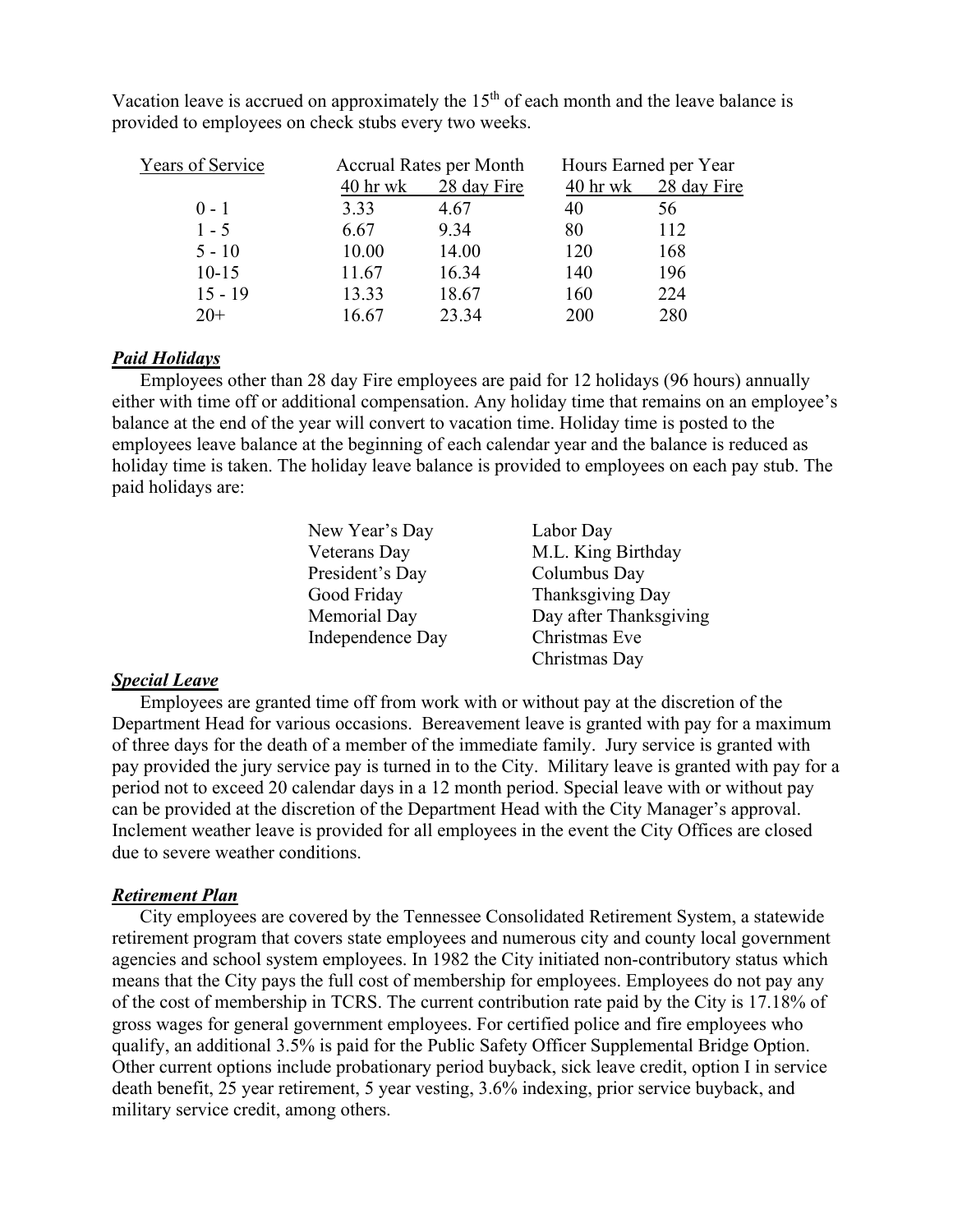The TCRS is a defined benefit pension plan which means that the benefit provided at retirement is based entirely on years of service and the employees highest consecutive 60 months of salary. Full retirement benefits are received at 30 years of service or age 60 for general government employees, and 25 years of service or age 55 for Public Safety employees covered by the Supplemental Bridge Option. A 30 year general government employee would draw approximately 48% of their salary at retirement, a 30 year Public Safety Officer with the Supplemental Bridge benefit would draw approximately 71% of their salary. The 25 year early service retirement option for general government employees allows employees with 25 years of service to retire at any age (under 60) with a reduction in benefit. Employees age 55 who are vested (5 years of service) may also retire at any time prior to age 60 with a reduction in benefit. Full details of the TCRS are available in the HR Department or online at www.tcrs.tn.gov.

#### *Retiree Premium Reduction Plan/Medicare Supplement*

 In June 2006, the City implemented a program that allows retirees who qualify to remain on the City's health, dental and vision insurance coverage for life. Retirees under age 65 remain in the City's group plans that are provided for active employees. At age 65 the retiree is covered by a Medicare Advantage Plan. The retiree may also elect to cover spouses after retirement. Spouses may remain in the City's coverage for up to three years in the event of the death of the retiree. Retirees under 65 pay the same for dependent coverage as do active employees. Retirees must have 10 years of creditable service in TCRS to remain in the City's group coverage. A percentage of the retiree's individual premium is paid by the City, based on the employee's years of service. The premium reduction for both the health, dental and vision insurance and Medicare supplement starts at 15 years of service. The City pays 50% of the retiree's individual premium at 15 years of service and the percentage paid by the City increases 3.33% each year up to 100% paid at 30 or more years of service (5 % each year and 100% for 25 or more years of service for public safety employees).

#### *Voluntary Participation in 457 and 401k Plans*

 City employees are eligible for 457 and 401k programs administered by Tennessee Consolidated Retirement System. These are voluntary tax-favored programs that allow public employees to contribute a portion of their salary before federal taxes into supplemental retirement accounts. These are long range retirement options designed to allow employees to contribute to an account that will supplement the benefits received from the State Retirement System and Social Security and provide a more secure standard of living in their retirement years. The plans are very flexible. Employees may enroll at any time, can make changes to their plan design, change contribution amounts, stop contributions if necessary and then resume contributions at a later date and make other changes whenever needed. Various options are available including fixed rate annuities, publicly available mutual funds and life insurance. Guidelines and rules for employee's access to their funds are in accordance with IRS regulations.

#### *Workers Compensation and Occupational Disability Salary Supplement Plan*

 City employees are covered for occupational injury and illness according to the state worker's compensation laws, with coverage administered by the Tennessee Municipal League Risk Management Pool. The City in addition has adopted an Occupational Disability Policy that will supplement the worker's compensation weekly benefit amount to insure that employees receive an amount equal to their full regular earnings for a period of 30 calendar days. After 30 days if the employee remains unable to return to work, they would receive the temporary total disability benefit from TML (66.67% of regular pre-disability earnings). Employees are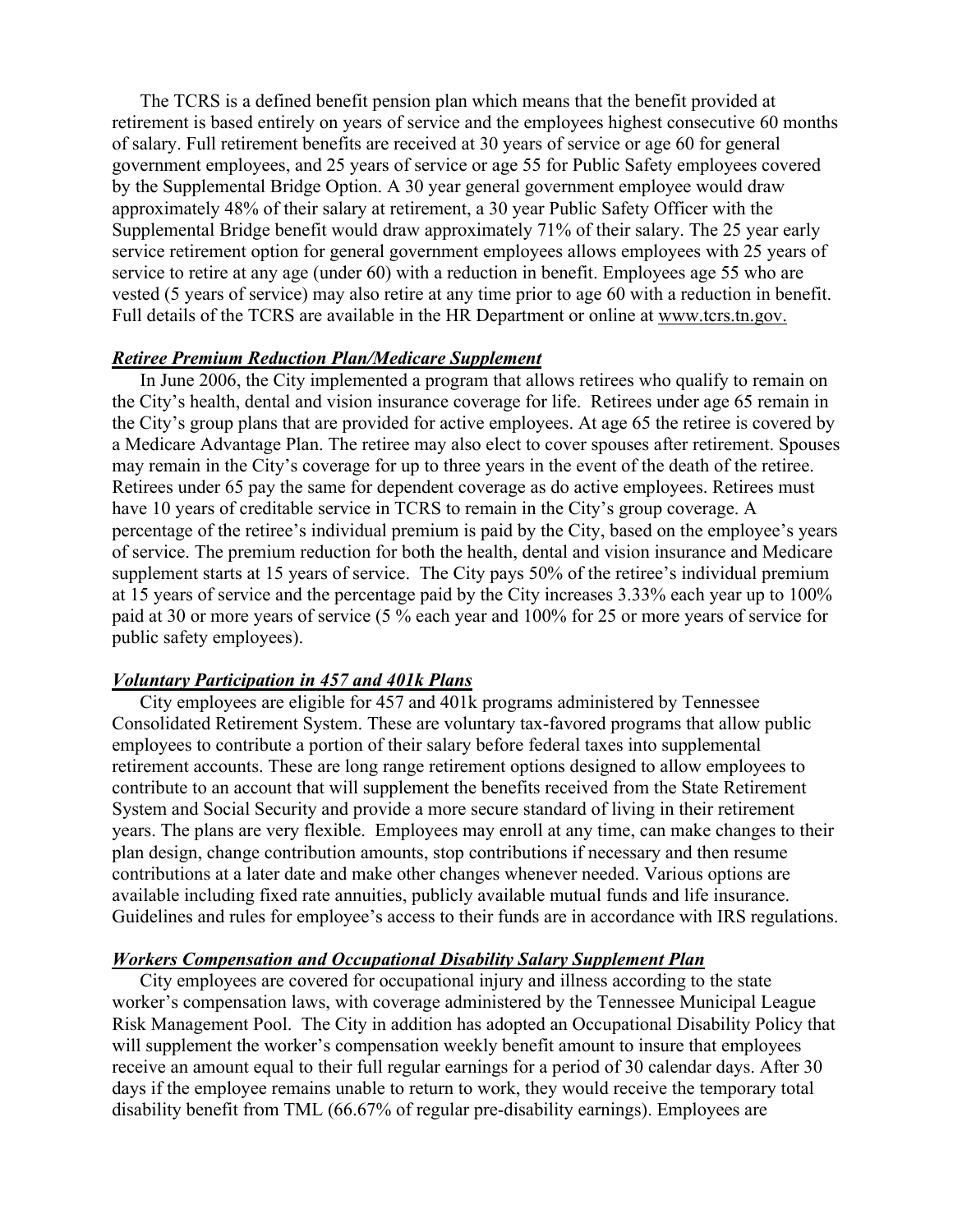encouraged to work safely, and report any accident or injury immediately, even if minor in nature so that appropriate medical attention can be provided.

## *Educational Reimbursement and Career Training*

 City employees are eligible for up to \$2,388 per fiscal year for reimbursement of expenses for continuing education with a regionally accredited institution. Employees who have not completed high school are eligible for a \$250 bonus for obtaining a GED. Employees are provided with job related training and certifications as needed such as Police POST certification, Firefighter certification, Building Inspector certification, SCBA certification for Firefighters, etc., and various other types of supervisory training and job-related courses and seminars.

## *Electronic Direct Deposit*

Effective February 1, 2013 all new employees are paid by direct deposit.

## *Payroll Deduction YMCA Membership Fees*

 Employees can join the local YMCA without a joining fee and are eligible for payroll deduction of the monthly membership dues.

## *Optional Accident, Cancer, Intensive Care, etc. Insurance Coverage*

 Employees have available at their own expense through payroll deduction group rate coverage through AFLAC. Various types of coverage are offered through both companies such as cancer plans, accident plans, short term disability plans, among others. Eligibility for these coverages is at employment or at open enrollment each year.

## *Cafeteria Plan (Premium Conversion Only)*

 Employees are eligible to purchase dependent health coverage, dental coverage and other insurance policies with pre-tax dollars saving on their tax liability each pay period.

## *Longevity Pay*

Upon completion of their  $5<sup>th</sup>$  year of service as of June  $30<sup>th</sup>$ , all employees will receive longevity pay in the amount of \$375, with \$75 added annually for each additional year of service completed. The longevity bonus is paid in November each year.

## *Service Awards*

City employees are provided with service awards for total years of service as of December 3<sup>1st</sup> of each year. Service time includes all current and any prior periods of service combined. Retiring employees who reach a qualifying number of years in the year they retire will receive the award payment and service award upon retirement. Awards are provided for the following years:

| 5 years            | \$75  |
|--------------------|-------|
| 10 years           | \$100 |
| 15 years           | \$150 |
| 20 years           | \$200 |
| 25 years and above | \$250 |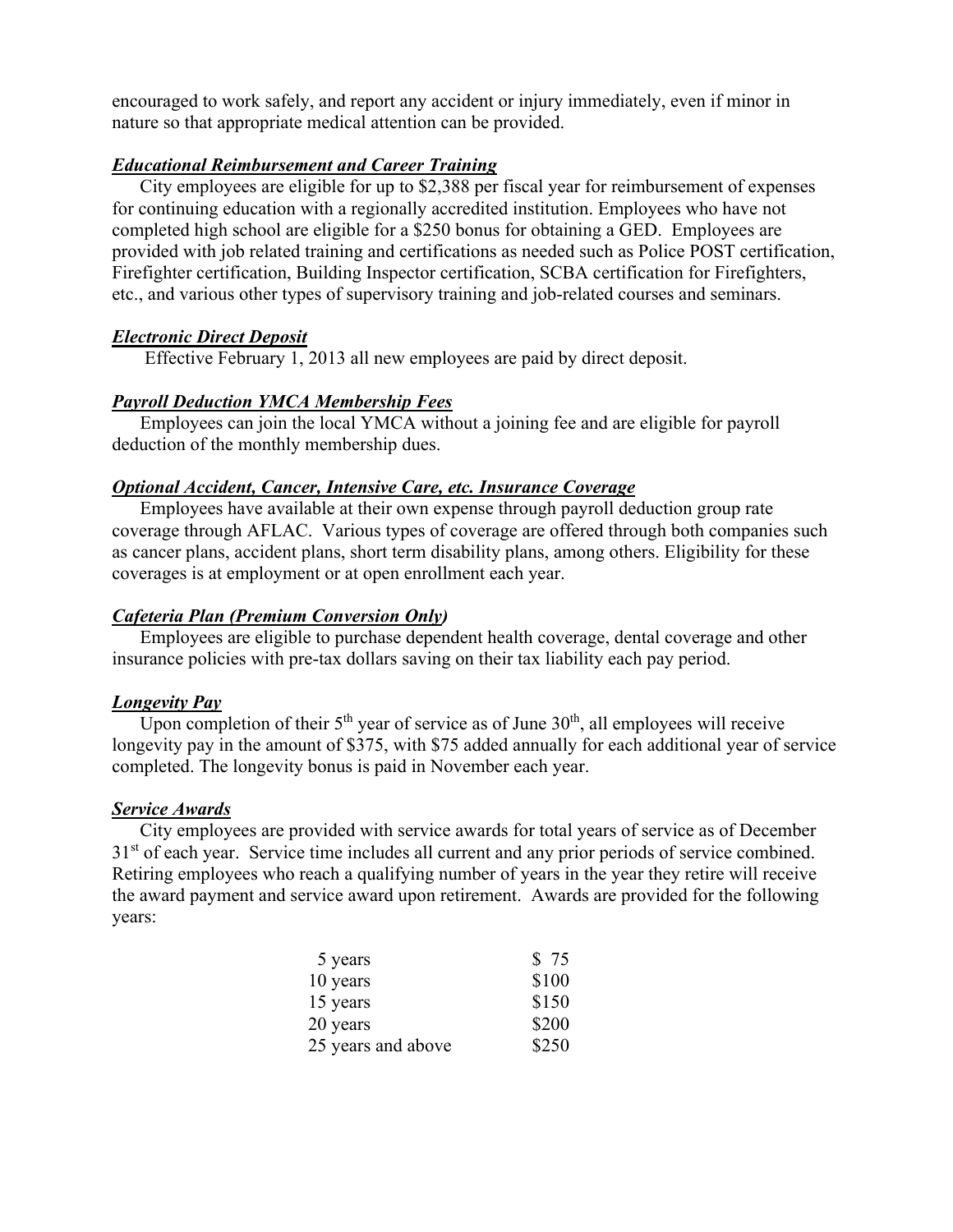#### *Christmas Bonus*

All full-time City employees receive a \$100 bonus in December of each year.

#### *Sick Leave Incentive Pay*

 As incentive for nonuse of sick leave employees will accrue sick incentive pay at a rate of \$25 per month that no sick leave is taken.

## *FICA Taxes*

The City pays 7.65% of wages for each employee for Social Security and Medicare.

#### *Competitive Wages, Overtime Pay, and Compensatory Time*

 City employees are paid competitive wages which are evaluated periodically to insure they are comparable to wages paid for similar duties in both the public and private sectors. Employees receive annual pay increases if job performance is satisfactory, subject to the approval of the City Council and the availability of funds. The current compensation plan gives employees with a good evaluation a 3.5% step in pay each year in addition to any cost of living increase that is given (if funds are available and subject to Council approval), normally on July 1st of each year. Employees are compensated for any overtime worked according to the Fair Labor Standards Act, either with pay at time and one half or compensatory time off. Certified Police and Fire personnel are subject to special provisions of the FLSA that allows for extended work periods and an increased number of hours worked before overtime is paid.

#### *Annual Physicals*

 Annual physical examinations are provided in October each year at no cost to any employee who wishes to participate.

## *Flu Shots*

Flu shots are provided annually at no cost to the employee.

## *Annual City Picnic and Employee Appreciation Day*

 Employees are honored annually with a city-wide picnic in May and a luncheon in December, providing funds are available. The annual picnic is open to all full-time employees and immediate family members. Employee Appreciation Day is set aside for employees only.

#### *Sold Vacation*

 Employees who qualify and have been employed 1-14 years may sell 5 days of vacation leave or pay in lieu of time off once, each fiscal year. Employees who qualify and have been employed 15+ years may sell 5 days of vacation leave or pay in lieu of time off twice, each fiscal year.

#### *Advanced Sick and Vacation Time*

 Under certain conditions, if an employee exhausts all earned sick and vacation time, they may be advanced up to two weeks of sick leave and two weeks of vacation leave.

## *Uniforms and Cleaning Services*

 Uniforms are provided for city employees, other than clerical and others wearing normal street clothes, for Public Works, Police, Fire, Parks and Recreation, and the Animal Shelter. Clothing allowances are provided for police detectives, building, plumbing and mechanical inspectors, and department heads as well as reasonable amounts for laundry and dry cleaning.